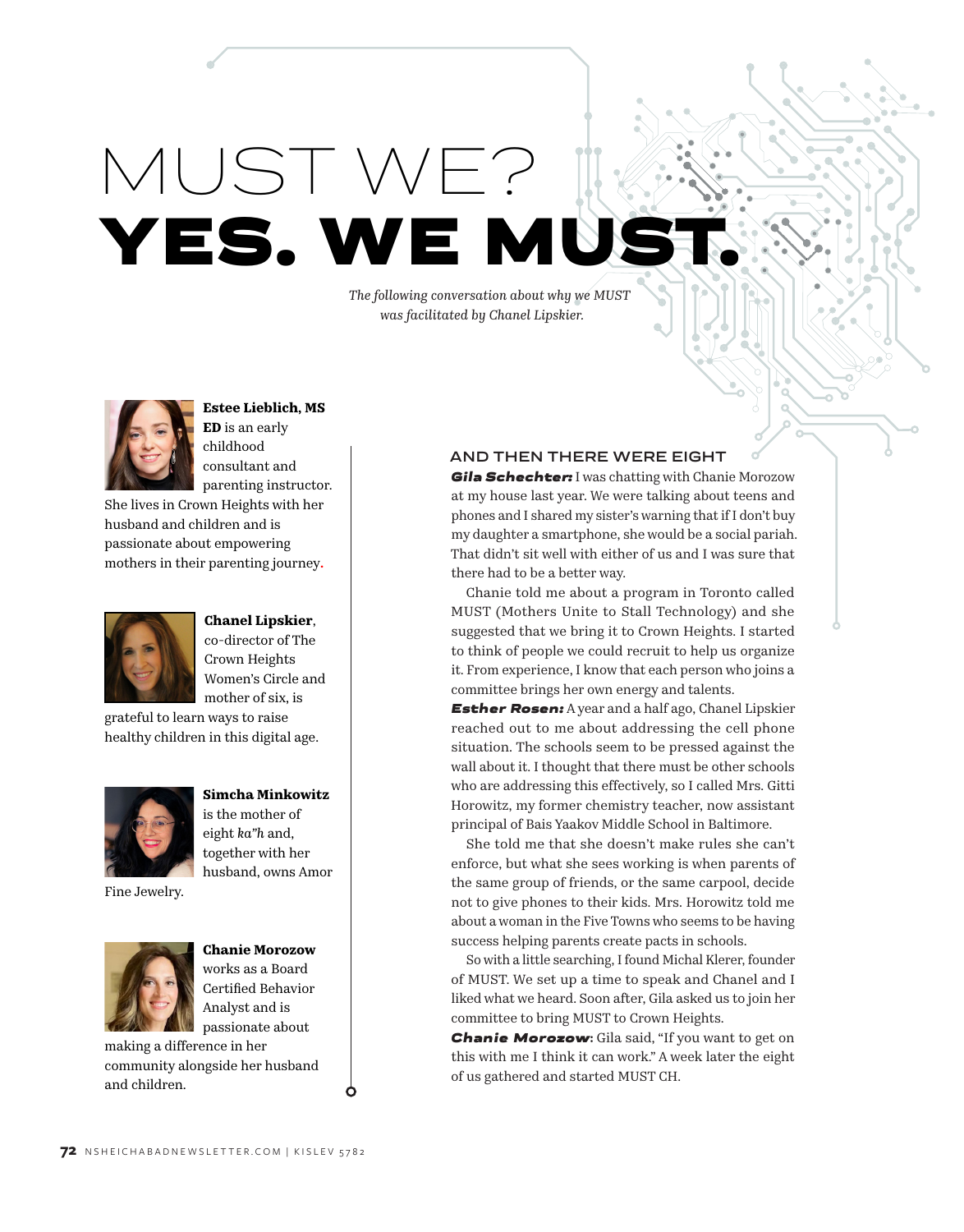

**Chaviva New** is blessed to be a program coordinator with her husband at

Neshamos.org.



**Esther Rosen** enjoys collaborating with women on efforts to nurture a

more connected

and supportive community as she and her husband raise their family.



**Gila Schechter** lives in Crown

Heights with her husband and children. Growing

up on *shlichus* in Long Beach, CA, with parents Rabbi Yitzchak and Amina Newman, educators for 50 years, instilled in her a deep love and passion for *chinuch* .



**Batya Tenenbaum** is a Speech Language Pathologist supervisor but most

importantly a mother who is trying her best to raise healthy, happy, *frum* children.

### **HANG UP AND LIVE**

*Chaviva New:* One of the things I'm seeing as co-director of Neshamos, an organization started by Dr. Eli Rosen to address mental health issues, is a lot of struggling teens. Literally suicidal. When we get to the bottom of it, it's usually Instagram that is at the root of the problem. I think we are doing a real service to our children by taking a stand. Once involved in the messiness of social media, it's really difficult to *shlep* a kid out. The time to help our kids is before they get phones. The longer we can avoid them, the better off they will be.

My kids are still young but I see how these teens are suffering. I am hoping for better for our children.

*ER:* What I think is so beautiful about MUST is that it takes a potentially explosive topic and creates a platform to have honest, non-judgmental conversations. Even just the process of creating a pact means gathering mothers together to really communicate. When you are part of a supportive community, a community that supports similar values, each person is strengthened.

When we come together to talk about this, it sets a precedent for discussing other important, and even heated, topics. To me it's a step in building a more connected and cohesive community, which is so important for creating stronger homes and healthier children.

*CM:* Until MUST, there was absolutely no discussion about technology. Everyone did what they wanted (or didn't want but felt they had to) and kids were getting phones at younger and younger ages. It was becoming obscene. I think once we get pacts into every class, it will be a no-brainer to keep our kids off of phones. And hopefully we will see phones being held off through 8th grade and potentially through high school.

*GS:* I'm hoping that we can change the streets of Crown Heights by making it the atypical thing for a kid to have a smartphone. Even if we get ten percent, we've still accomplished, and if we get 20 percent, even better! If we can change 50 to 60 percent of the schools, that would be unbelievable.

The truth is that 90 percent of the people I speak to are struggling with the same problem. Everyone felt the same way: No one wanted to give their kids a phone or social media. But when the "cool kid" has a phone it puts a crazy amount of pressure on the parents.

#### **PUSHBACK**

*CM:* The majority of parents feel like a huge burden was lifted off of them. Of course there are mothers who are hesitant, but it's usually because they don't understand what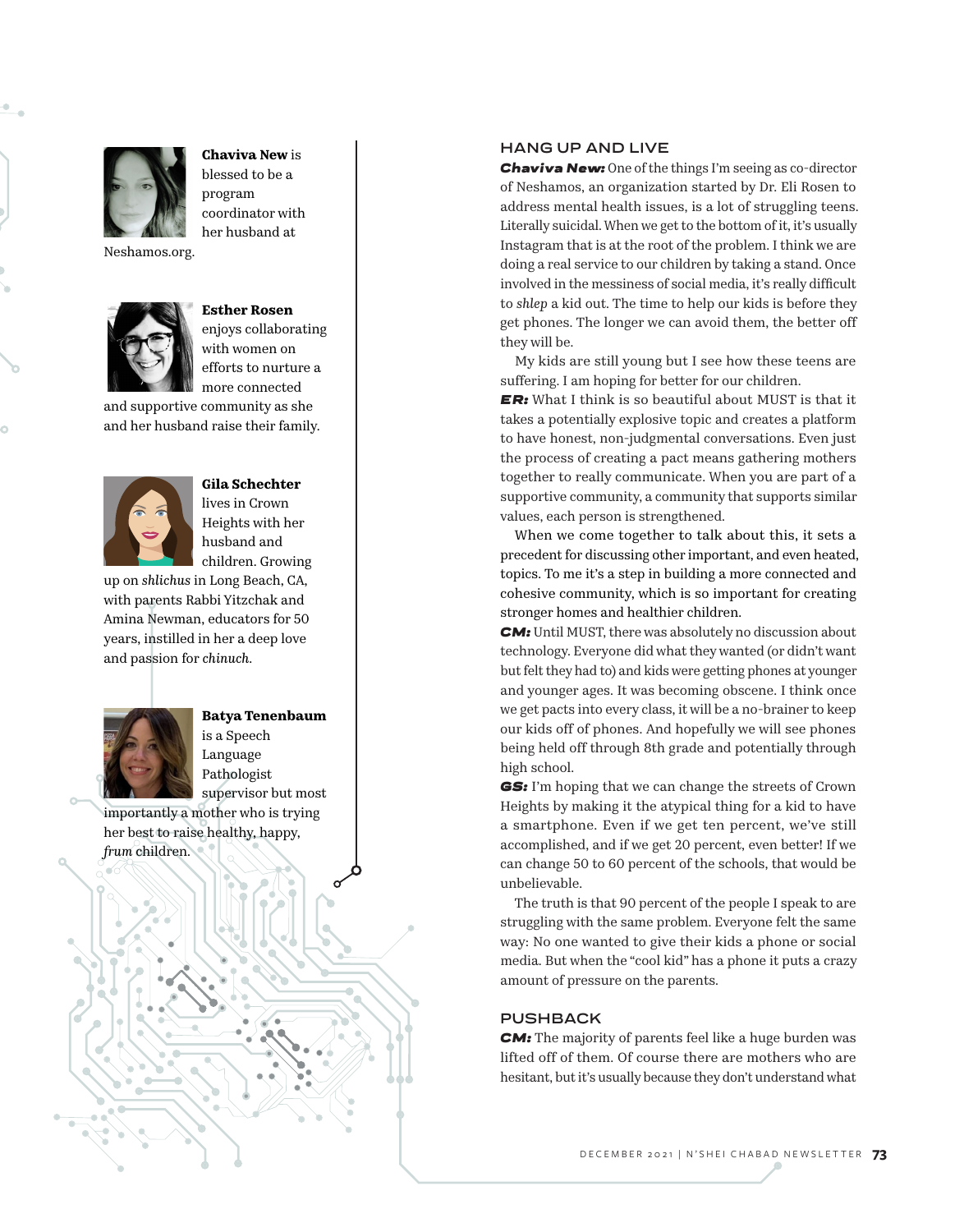One of the things I'm seeing as co-director of Neshamos, an organization started by Dr. Eli Rosen to address mental health issues, is a lot of struggling teens. Literally suicidal. When we get to the bottom of it, it's usually Instagram that is at the root of the problem.

the pact is asking them to do. They envision a life with no technology. No videos. No computer time. Ever. But this isn't about kids using shared devices at home. It's about not giving our kids personally owned devices. If you want to show your kids videos at home or let them use the computer that's not a MUST issue. You are free to do that and still get on the class pact.

I think there's a really small minority of parents who don't care enough about this issue. Either they feel it's not a problem for their kid to have a personally owned device or they are too busy with other things to think about it. And that's okay. Everybody is entitled. But the majority of parents are looking to improve their children's *chinuch*. And this is a sure bet.

*Batya Tenenbaum:* So far I got great feedback. I'm an ambassador for my daughter's class and before the launch event I had 16 out of 24 mothers signed on to our class pact. After the event, parents were completely on board and one mother suggested we sign a pact all the way to 8th grade. Which we did! There was one mother in the class who actually did a graduate research paper on MUST before we discovered it but was too nervous to bring it to the community. She was so thankful that we did.

*Simcha Minkowitz:* Overall, people say *I want to hear, tell me more, how can I be involved?* The only negative feedback I'm getting is that it's a little unclear. *How do I do it?*

*Estee Lieblich:* Many felt a sense of relief. This was too big to tackle on their own. Being a confident parent and setting limits on technology sounds nice but it comes with a lot of pushback from the kids. Working together as a community helps strengthen our resolve.

**BT:** I haven't gotten any backlash, although some mothers are hesitant when I ask them to be a class ambassador because they imagine it will be a lot of work. But from our experience, it's really just a few minutes of work setting up the technicalities.

*SM:* I had a few people with very strong feelings about it who said it's never going to work and you're being naive to think it will.

*GS:* Someone said she trusts her kid to use a smartphone wisely and doesn't need a pact. Another parent said don't try to parent my children. But the negative feedback is a very small percentage, less than five percent for sure.

*ER:* One woman I spoke with said, "Yeah, MUST? It's probably a bunch of ladies collaborating on their smartphones to keep smartphones away from kids. The best way to teach something is to model it." Some mothers who don't give their kids devices didn't see a need for this. They felt that every mother needs to just be strong and make rules for her kids. To those women, I responded, that's great that you have the clarity and support, but what about other mothers? By joining a pact it gives mothers the strength to stall giving their child a personal device and helps create less pressure in the class as a whole. They seemed to agree.

*EL:* Some moms I spoke with were worried about their sons' reactions, but were willing to get on board after hearing Dr. Rosen's speech at the MUST kick-off event. [Dr. Rosen's entire speech may be viewed on the NCN Instagram account. Here is an excerpt:]*"I'm seeing something I've never seen before. An epidemic of anxiety in children. Eleven-year-olds with anorexia, 13-year-olds not going to*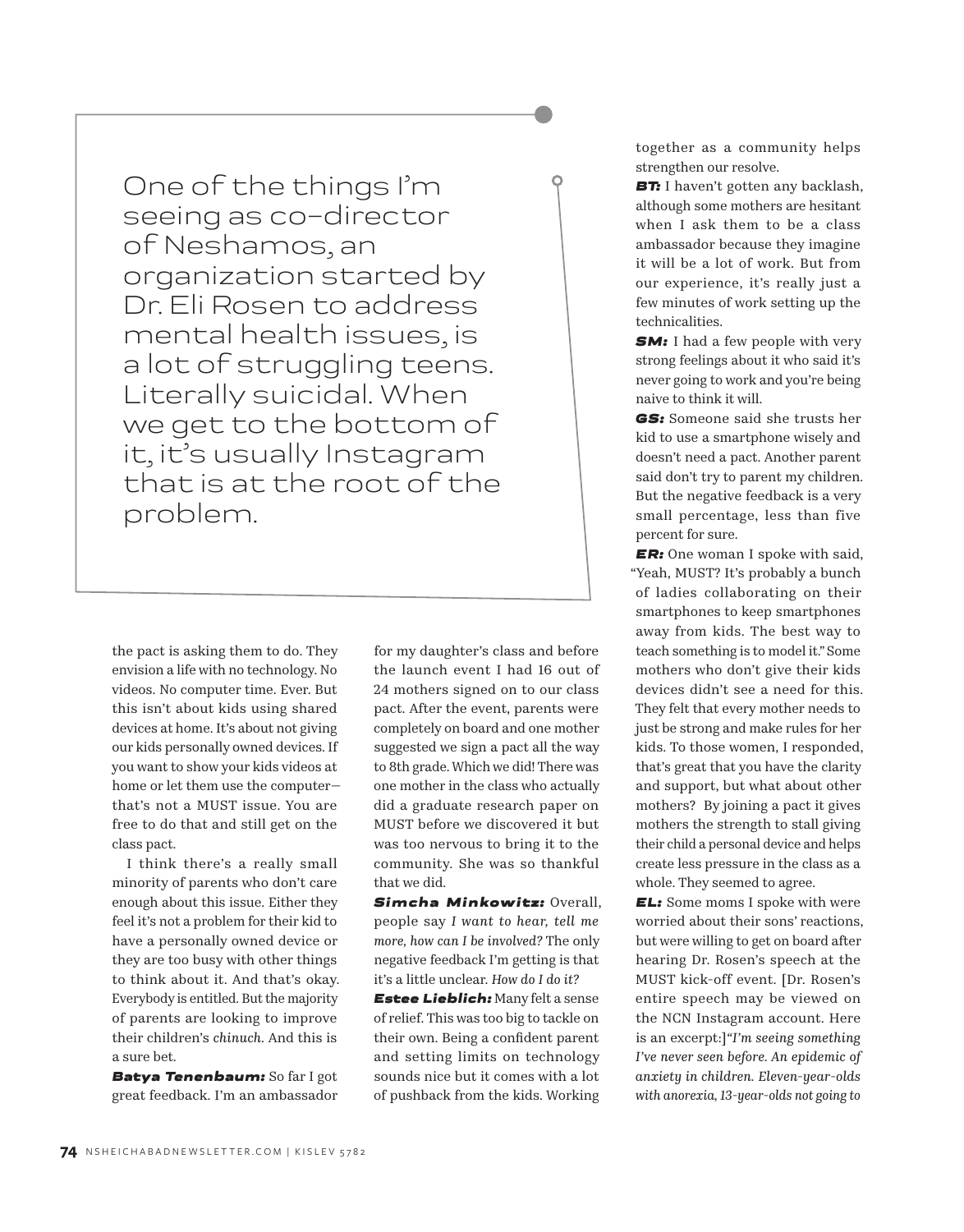*school. And these are kids from beautiful families, these aren't neglectful parents. I'm seeing 15-year-olds who are frankly suicidal. It's profoundly disturbing."*

Dr. Rosen also described the new epidemic of mothers handing their cell phones to crying children in his office instead of reading them a book or holding them on their laps. *"This is the beginning of the disconnect,"*  he declared*, "which is at the root of the epidemic of anxiety and all of its manifestations."*

### **KIDS SPEAK**

*SM***:** My kids were a little embarrassed but I think inside they are proud. My teens are having the hardest time obviously, but even they recognize that it's the right thing. Deep down they know it's a good thing and we joke around and we talk about it. It took a little adjusting but they're in now.

**CM:** I kept it a secret for a long time until Simcha's daughter met mine and blew my cover. When my daughter confronted me, I explained MUST to her and she was—thankfully! impressed. Her response was to join the momentum, not shy away from it. She says that right now there's so much social pressure to have a phone and if you don't, you're garbage. She says it's really affecting friendships. My little ones don't care. It doesn't affect them much—yet!

*GS:* It started off as a joke but when they saw that we're really sticking with this they started freaking out. This is crazy! Everyone is going to know it's you. Nobody is going to like me. The emotions are changing as MUST is moving along.

#### **DIALING IT BACK**

*CM:* Our community has embraced this like nobody's business. It has been a long time coming. We needed it so badly. The schools and Everyone felt the same way: No one wanted to give their kids a phone or social media.

organizations concerned about education and mental health, our doctors, everyone is excited about this solution. How could you not be? It's definitely going to create happier, healthier children.

**GS:** The schools are really excited about this. My father runs a school in California and he told me that during the last few staff training sessions, the main issue was how to deal with smartphones. The question now is how to keep people excited and recruit enough manpower to get pacts into every classroom. This is a longterm thing. It's not a quick solution. We have to be committed.

#### *CN:* I know

it will take time. Like Rabbi [Motty] Lipskier described at the MUST launch event, it's difficult to get a large ship to change course. It takes a lot of organized effort and lots of time but once that turn is made, eventually, it's smooth sailing. We are changing history for the children we love. It will take time and a whole lot of effort but it will pay off. And not just for our community. As Rabbi Lipskier said, "What happens in Crown Heights does not stay in Crown Heights." We hope this program will set sail all over the world!

# MUST Mission Statement:

Mothers Unite to Stall Technology, or MUST, is a groundbreaking platform encouraging parents to delay the age that children are allowed ownership of smart devices.

The program's efficacy is guaranteed when parents present a united front, thereby removing peer pressure. Without the distractions and dangers of smart devices, our children will thrive and succeed.

For more information, please visit must-ch.org.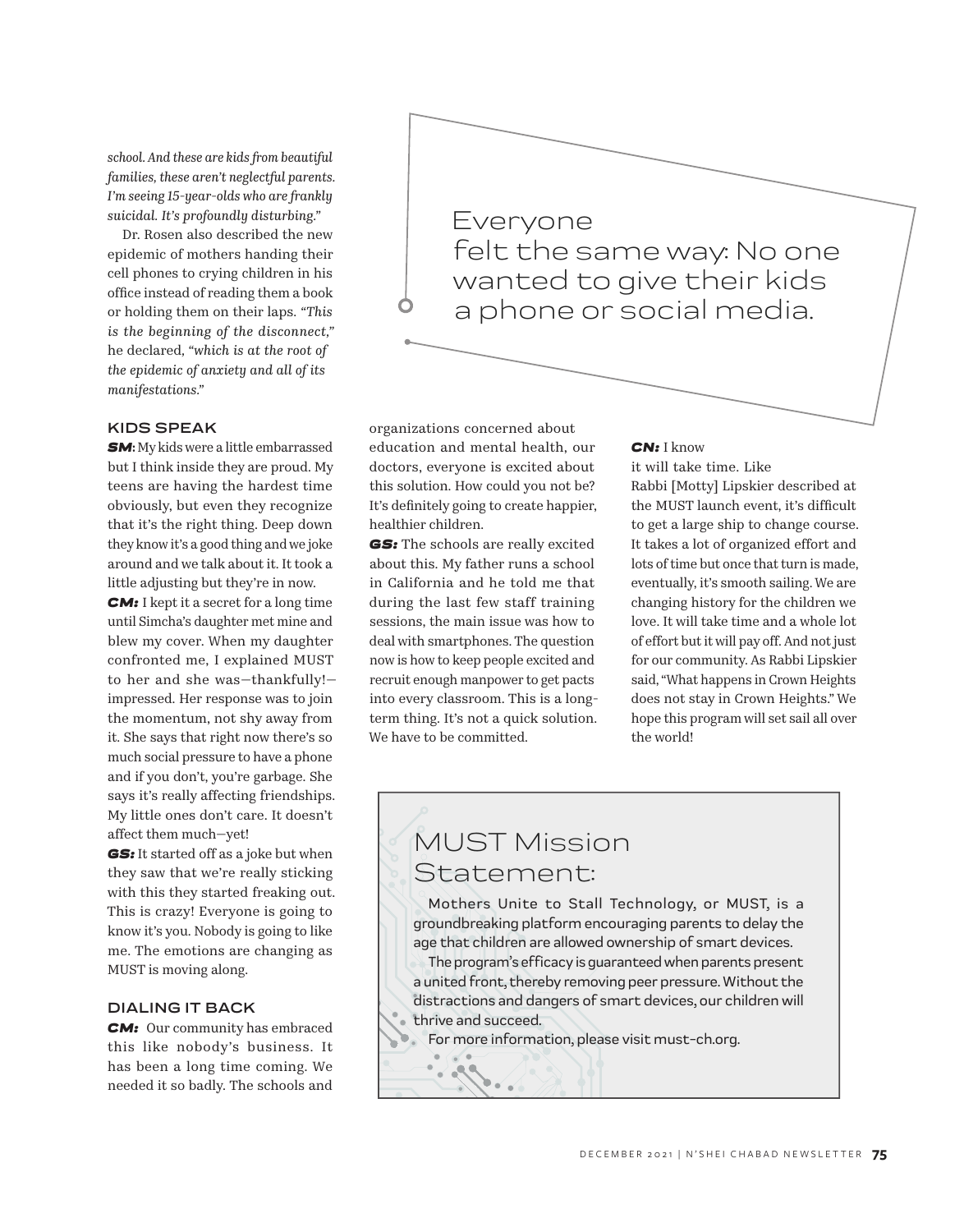# **BRINGING IT HOME**

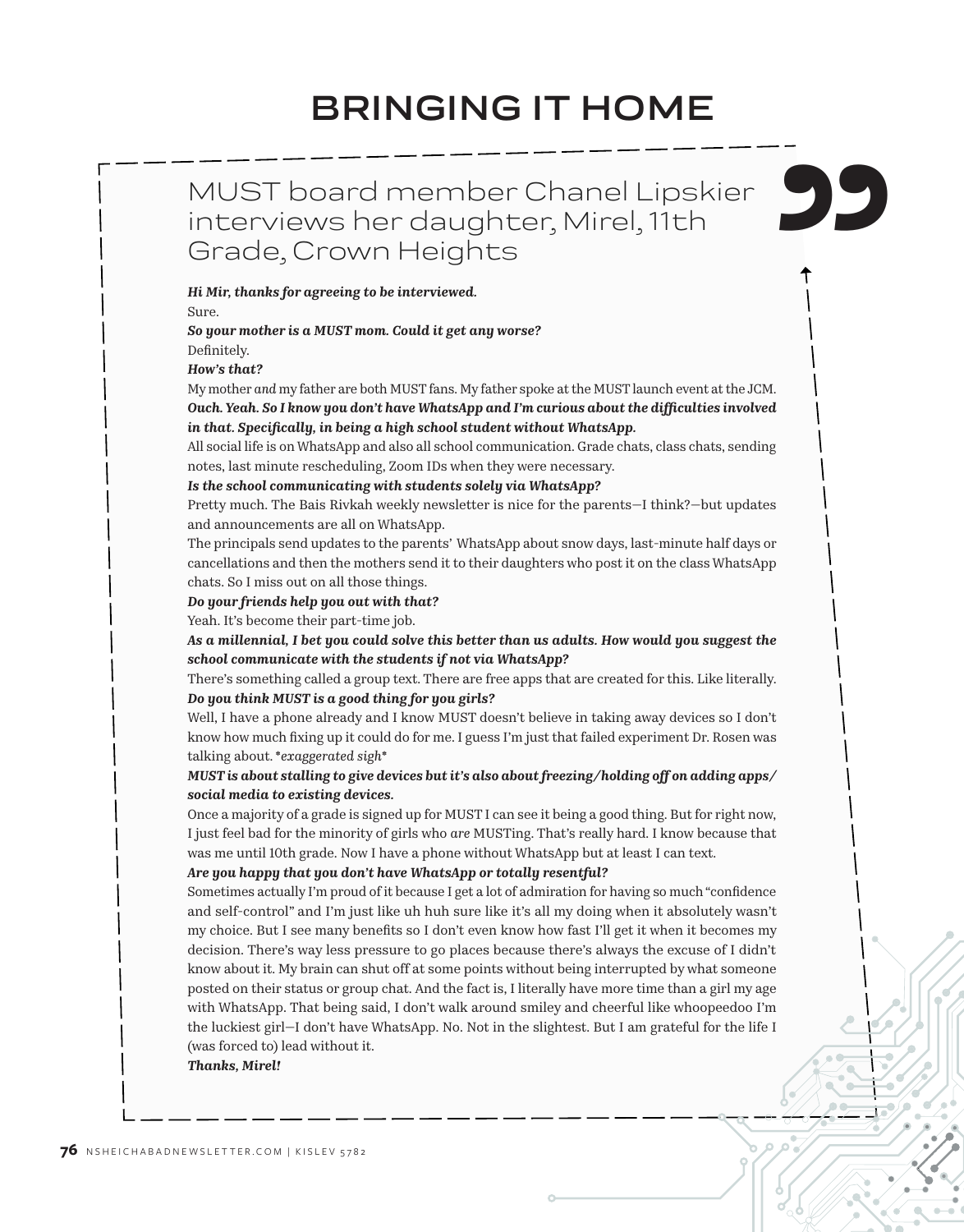# MUST board member Batya Tenenbaum interviews Sara Bart, 9th Grade, Florida

*Hi Sara, I understand that you don't have a phone. How's that going for you?* Grunt.

*Can you tell me a little bit about what the recent bas mitzvah looked like with phones?* Pretty horrible if I'm being totally honest. There was one *bas mitzvah* where a bunch of girls were sitting together on their phones and watching videos on YouTube and TikTok and stuff. At one point they all got up and left together because they were bored and the *bas mitzvah* girl felt really bad about that. I felt sorry for her too. And, by the way, it was a fun party. Just saying.

#### *Were there any other school activities that were sabotaged by cell phones?*

Yeah, we used to go visit the nursing home with our Bnos leaders but towards the middle/ end of the year when most girls had phones with them it became really lonely for me and boring. Everyone was busy with TikTok and Snapchat instead of laughing and talking like we used to. I stopped going.

#### *What about camp?*

**"**

Well, no one was allowed to have phones once we got to camp but on the buses it really got in the way. Same as above, I found it very lonely to be on the bus without a phone. Also, when I got to camp I felt like everyone already had friends and conversations going on because they were continuing what they started on their phones and I had to start from scratch.

*And seeing how isolating it is you still feel like your parents should get you a phone?* Well yes because we are the oldest MUST grade. We are pioneering this program and since it was only introduced last year, most of my grade already have phones from before. So at this point I think I should have one too. It's too hard being the minority. And my personal

circle of friends all has phones.

### *If your entire class did not have phones, do you think it would still be difficult for you not to have one?*

Totally not. I wouldn't miss it at all. I think we'd all figure out how to socialize without it. Although I don't know what that would look like. I guess you would because you did it.

*And if your parents allowed you to have a phone would you not be afraid of the mental health dangers? All the experts and even the creators of phones and apps agree that it's bad for you. At the MUST launch event Dr. Rosen said that giving our kids smart devices has been a "failed experiment." He compared giving kids phones to giving them alcohol. Both negatively affect the growing brain.* 

Well, I think [not having a phone and] being miserable and lonely and friendless is also a mental health danger and negatively affects me in many ways.

> Everyone was busy with TikTok and Snapchat instead of laughing and talking like we used to. I stopped going.